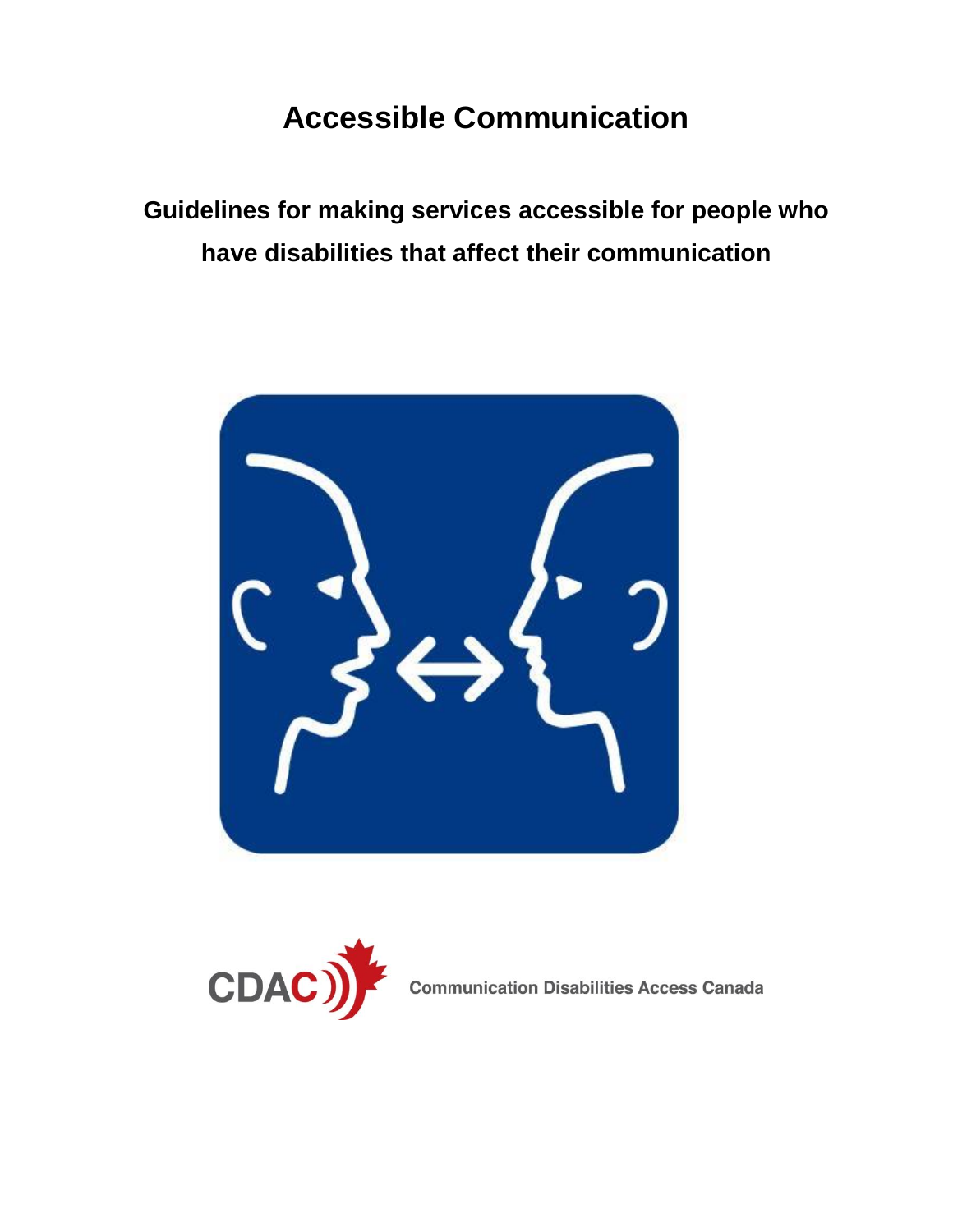This document is intended for businesses, private, public and non-profit organizations and government services. It is useful for managers, front-line staff and policy makers who are responsible for providing face-to-face and telephone customer services, hosting meetings and events, and communicating information in any way to and from the public. In this document, we provide general suggestions on ways to make services accessible for people who have speech, language and communication disabilities that are not primarily caused by significant hearing or vision impairments.

We recommend that you connect with The Canadian Hearing Society, The Canadian Association of the Deaf and The Canadian National Institute for the Blind for information on accessibility for people who are culturally Deaf, oral deaf, or deafened, hard of hearing or who are blind or partially sighted. Contact the Canadian Deafblind Association for information about people who are deaf and blind.

The booklet accompanies the CDAC webinars and courses that are available online at [http://courses.cdacanada.com](http://courses.cdacanada.com/) and our website resources at [http://www.communication](http://www.communication-access.org/)[access.org.](http://www.communication-access.org/)



Communication Disabilities Access Canada (CDAC) is a national, non-profit organization with charitable status. CDAC promotes accessibility, inclusion and human rights for people who have speech and language disabilities. For information about CDAC, our projects, resources and courses go to [http://www.cdacanada.com](http://www.cdacanada.com/)

CDAC © 2018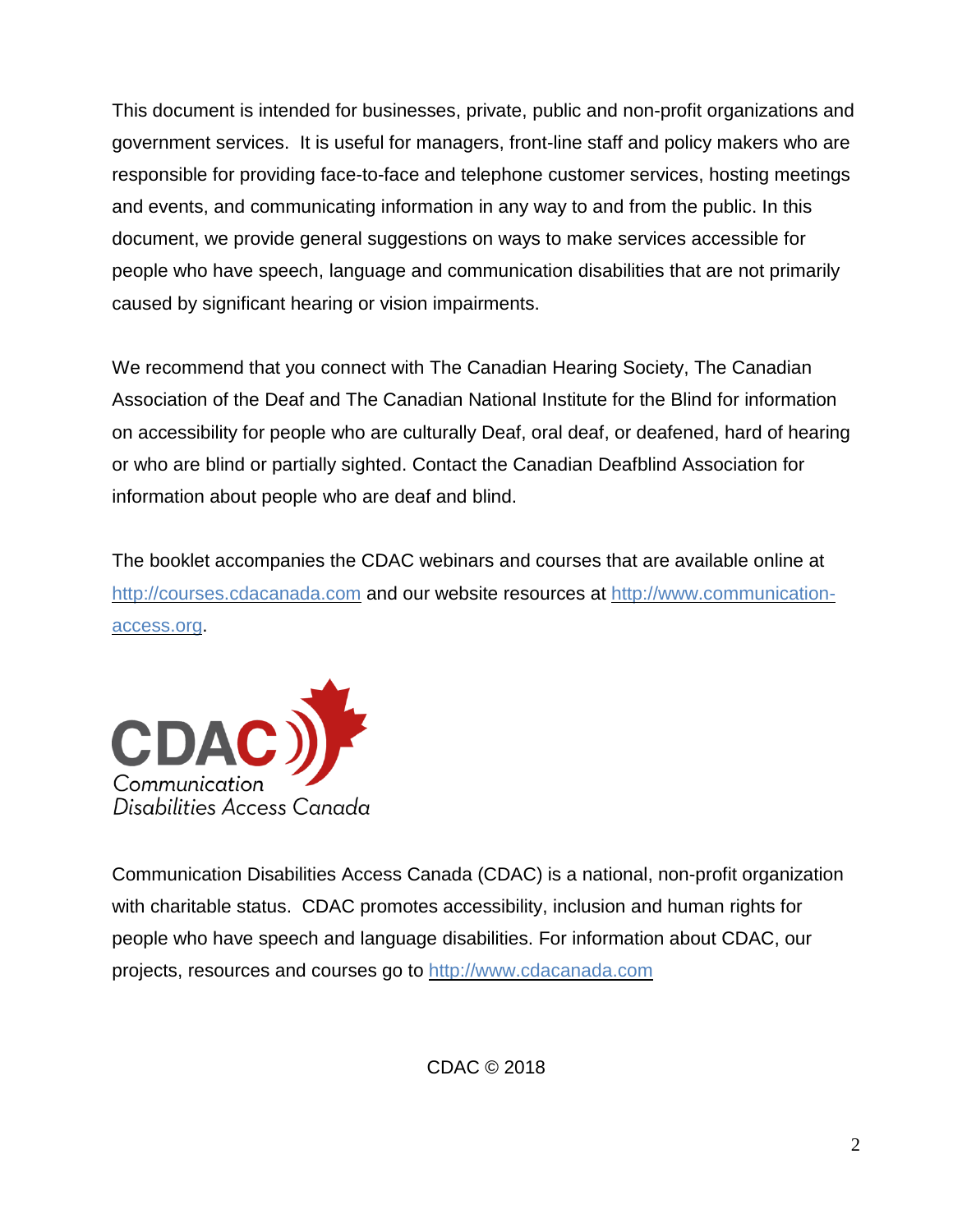# **Table of Contents**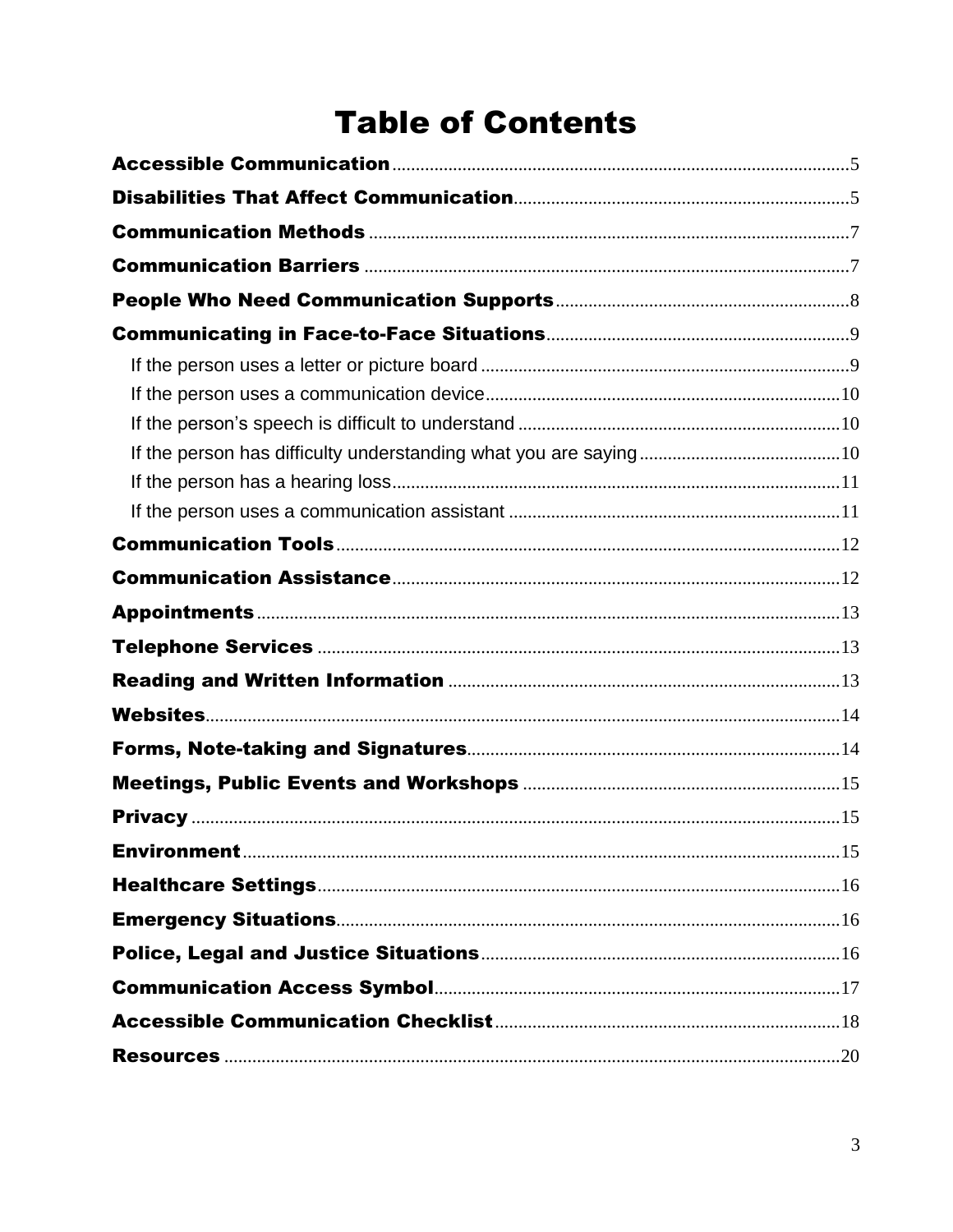## Background

Being able to communicate is something many of us take for granted. Speaking and understanding, reading and writing are skills that most of us use every day. We communicate to express our feelings, thoughts and opinions, to ask questions, to get things we need and to give information to others. We communicate with lots of people and for many different reasons. For example, we might ask for things we want in a store; discuss our medical concerns with a doctor; order a meal in a restaurant; interact with a bank teller about our finances or call a taxi company to book a ride. Communication is fundamental to getting all goods and services in our community whether that is through face-to-face interactions, writing, online or communicating over the telephone.

#### **Without effective communication we cannot access businesses and organizations.**

In Canada, there are approximately 440,000 people who have speech and language disabilities that are not caused by Deafness or significant hearing loss. They may have cerebral palsy, cognitive disability, traumatic brain injury, aphasia, Amyotrophic Lateral Sclerosis, Parkinson's disease, Multiple Sclerosis or other conditions.

Like everyone, people who have disabilities that affect their communication, have the right to access your services. They cannot be discriminated against, denied or given inferior services because they have a disability. Their rights to equal access to goods and services are protected by:

- The Canadian Charter of Rights and Freedoms (1982)
- The United Nations Convention on the Rights of Persons with Disabilities (2006)
- Federal, provincial and territorial human rights codes and accessibility laws

The basis of all good communication includes a respectful attitude and being a good listener. These skills are more important than ever for people who have disabilities that affect how they understand what people are saying or express themselves. In addition, they may require you to do some things differently so that both of you can effectively communicate with each other.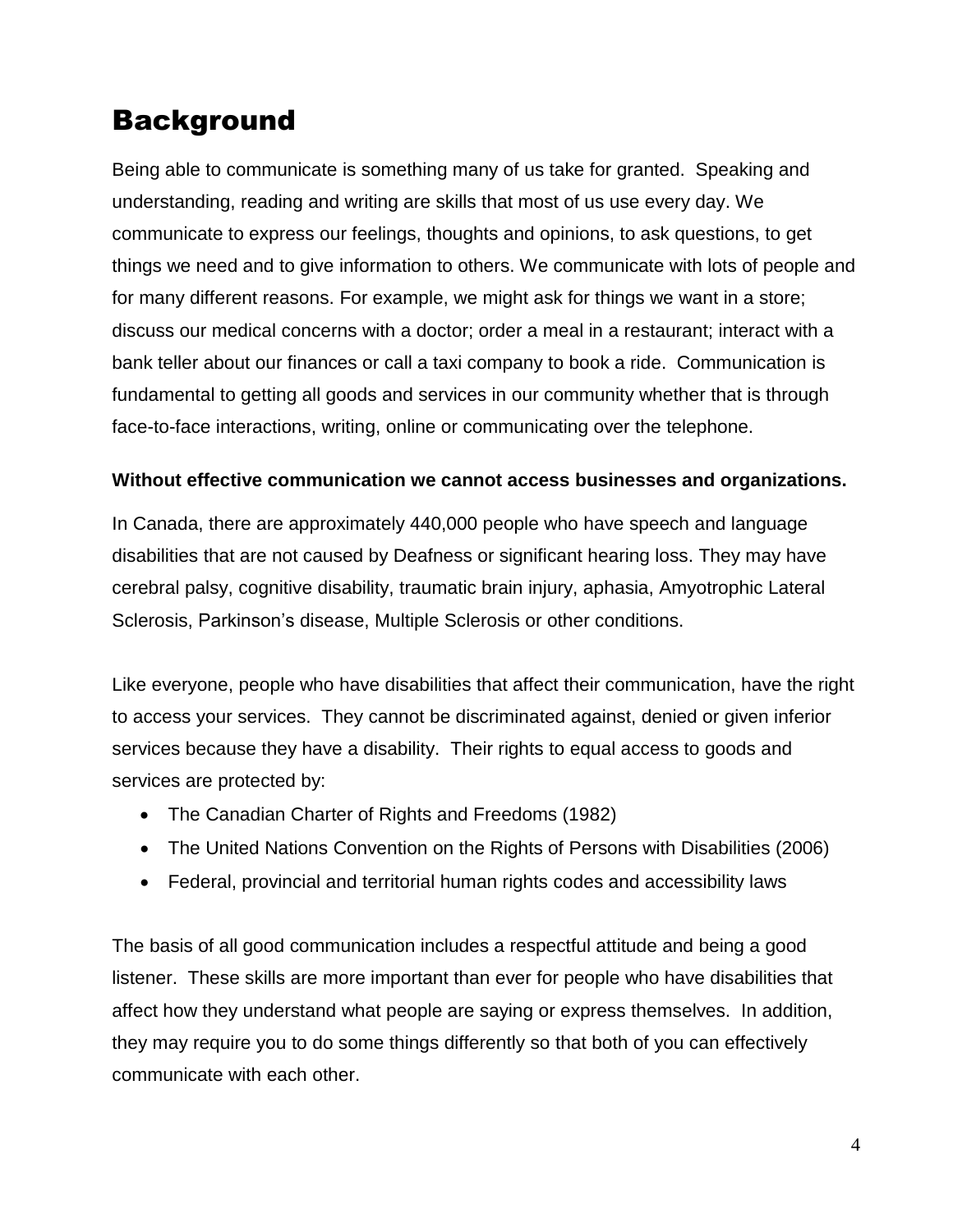# <span id="page-4-0"></span>Accessible Communication

We all need to make sense of information and to be able to express them when using services. It is frustrating if we don't understand information given to us, or if we can't get our message across to a service provider. People who have disabilities that affect their communication can face daily and significant challenges when communication breaks down.

Fortunately, there are things that people who work in organizations can do to make their services communication accessible, so that everyone can:

- Understand information given to them
- Communicate effectively in-person and over the telephone
- Use the communication methods they think are best for them
- Read and understand written information
- Complete forms, take notes and sign forms
- Navigate and use the organization's website and social media
- Communicate and participate at meetings, forums and public events

## <span id="page-4-1"></span>Disabilities That Affect Communication

Disabilities that affect communication can occur in one or more of the following areas:

- Speaking
- Understanding what others are saying
- Reading and writing

Some of the main types of disabilities affect communication include:

**Hearing:** For people who are deaf or have a hearing loss it can be difficult or impossible to hear what a person is saying and sometimes their own speech may not be easily understood.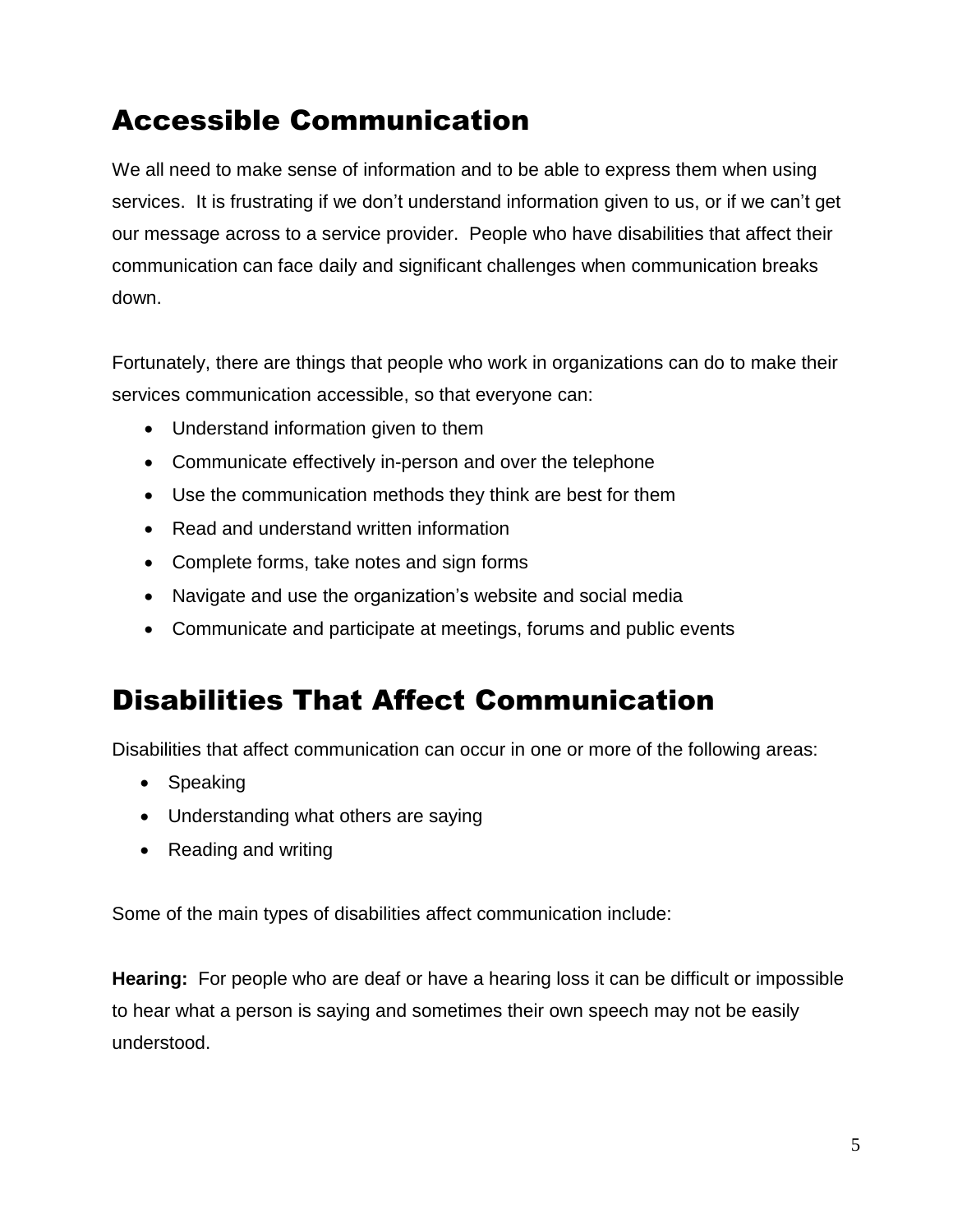**Movement:** People who have disabilities such as cerebral palsy, multiple sclerosis or amyotrophic lateral sclerosis may have difficulty moving their muscles to speak, use gestures, turn pages in a book and write.

**Cognition:** People who have intellectual disabilities from birth or acquire brain injuries or dementia or Alzheimer's disease later in life can have difficulty remembering, learning, understanding, or problem-solving that can make communication challenging.

**Language:** People who have aphasia after a stroke or accident may have difficulty understanding others, speaking, reading and writing. The experience of aphasia is similar to being in a foreign country where you know what you want, but you have problems understanding others or expressing yourself.

In addition to having communication challenges, people can have multiple disabilities. People who are deafblind have limited hearing and vision. They are unable to use these senses to receive communication. People who have cerebral palsy, may be unable to speak, walk or physically manipulate objects. People who have autism spectrum disorder may experience challenges learning and using language, as well as interacting with other people.

Regardless of the cause of the disability, people who have disabilities that affect their communication are individuals and they communicate in their own, unique ways.

They can also communicate more effectively when they are given appropriate communication supports.

Click here for more information about disabilities that can affect [communication.](http://www.communication-access.org/wp-content/uploads/2018/11/Disabilities-That-May-Affect-Communication.pdf)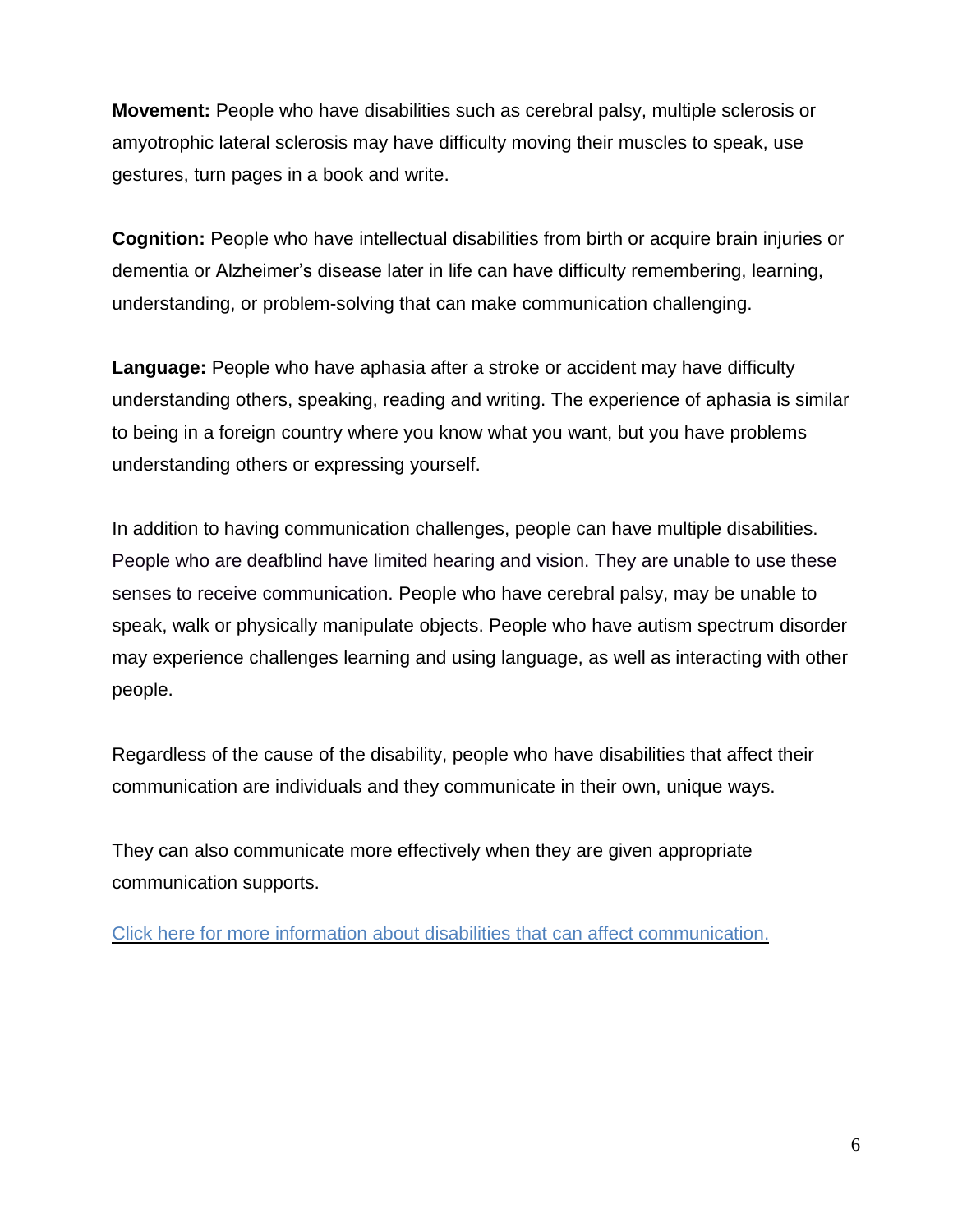# <span id="page-6-0"></span>Communication Methods

People communicate in different ways because of the type of disability they have, as well as their personality, preferences, needs, skills and access to clinical services and device funding. Most individuals use a variety of ways to communicate. Some ways that people communicate include:

- Speech
- Body language, facial expressions and gestures
- Pointing or looking at objects and people
- Sign Languages (e.g. American Sign Language, Langue des signes Quebecoise, Signed Exact English, and Adapted Sign Language)
- Writing, typing or drawing
- Spelling on a letter board
- Pointing to pictures, symbols and/or written words on a communication display
- Using a communication device

### Click here for more [information](http://www.communication-access.org/communication-access/communication-profiles/)

## <span id="page-6-1"></span>Communication Barriers

People, who have disabilities that affect their communication, can experience a range of barriers when accessing goods and services in their communities. They report that people often:

- Ignore them, and speak to the person with them
- Underestimate their abilities to make their own decisions
- Speak about them as if they are invisible
- Assume they cannot hear or understand what they are saying
- Restrict them to answering yes and no questions rather than letting them use their communication boards or devices
- Pretend to understand their messages when they don't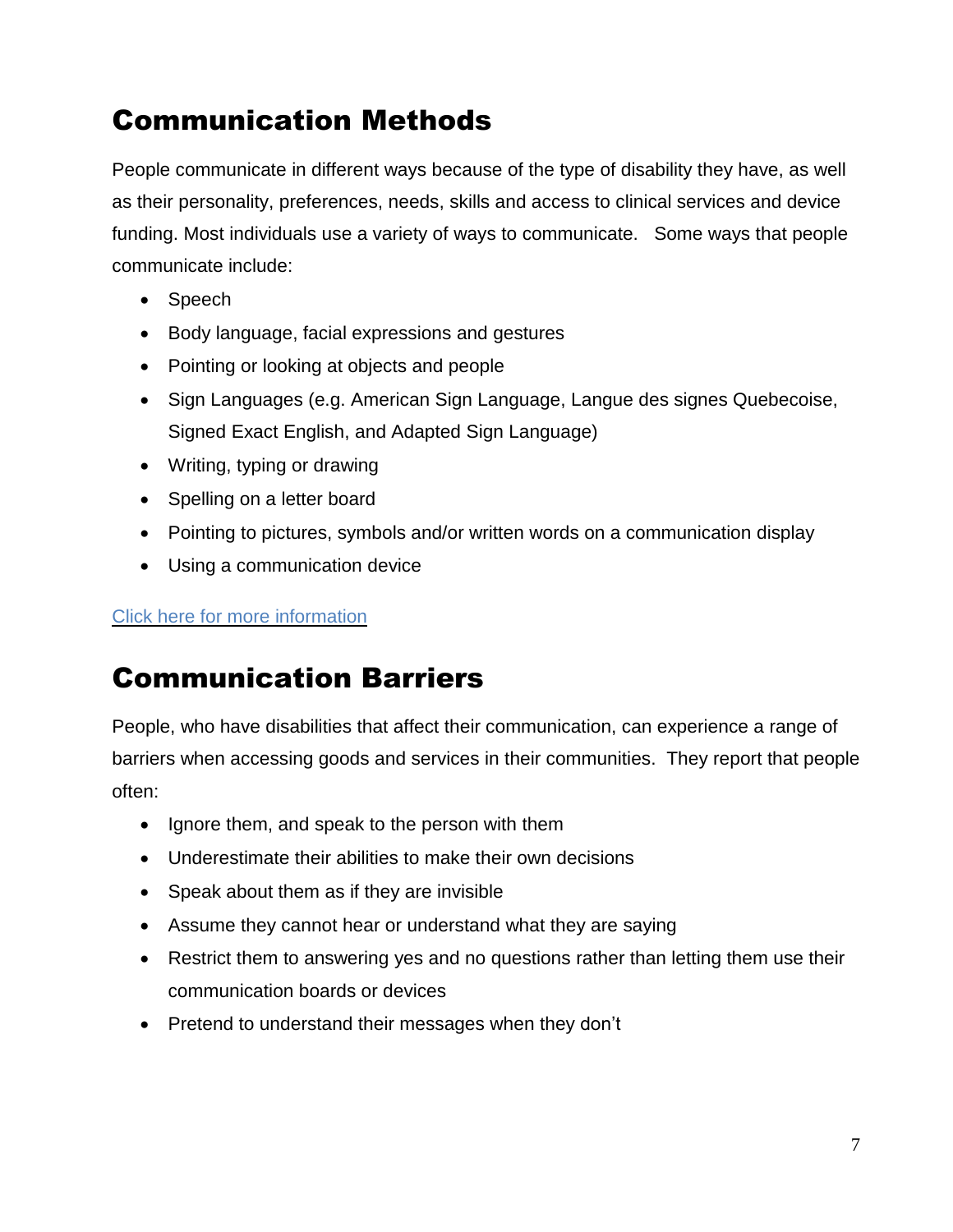In addition, service providers may not give them:

- The time they need to communicate
- Information in ways they can read and understand
- The supports they need to communicate at meetings, and public events or in critical situations such as healthcare, police, legal and justice services

Click here for [communication](http://www.communication-access.org/make-your-service-accessible/) barriers that may occur in your service sector

## <span id="page-7-0"></span>People Who Need Communication Supports

People have communication support needs if they need assistance to understand, express themselves or interact with others. It may not always be obvious that a person has a communication support need.

They may:

- Speak in a way that is hard for you to understand
- Communicate in a way that is unfamiliar to you
- Have difficulty communicating exactly what they want to express
- Show you a card or tell you they have a disability that affects their communication
- Look confused, shrug or gesture that they don't understand
- Defer to someone to answer for them
- Answer in ways that suggest they may not have heard or understood what you said
- Give inaccurate, irrelevant, unclear or rambling answers to questions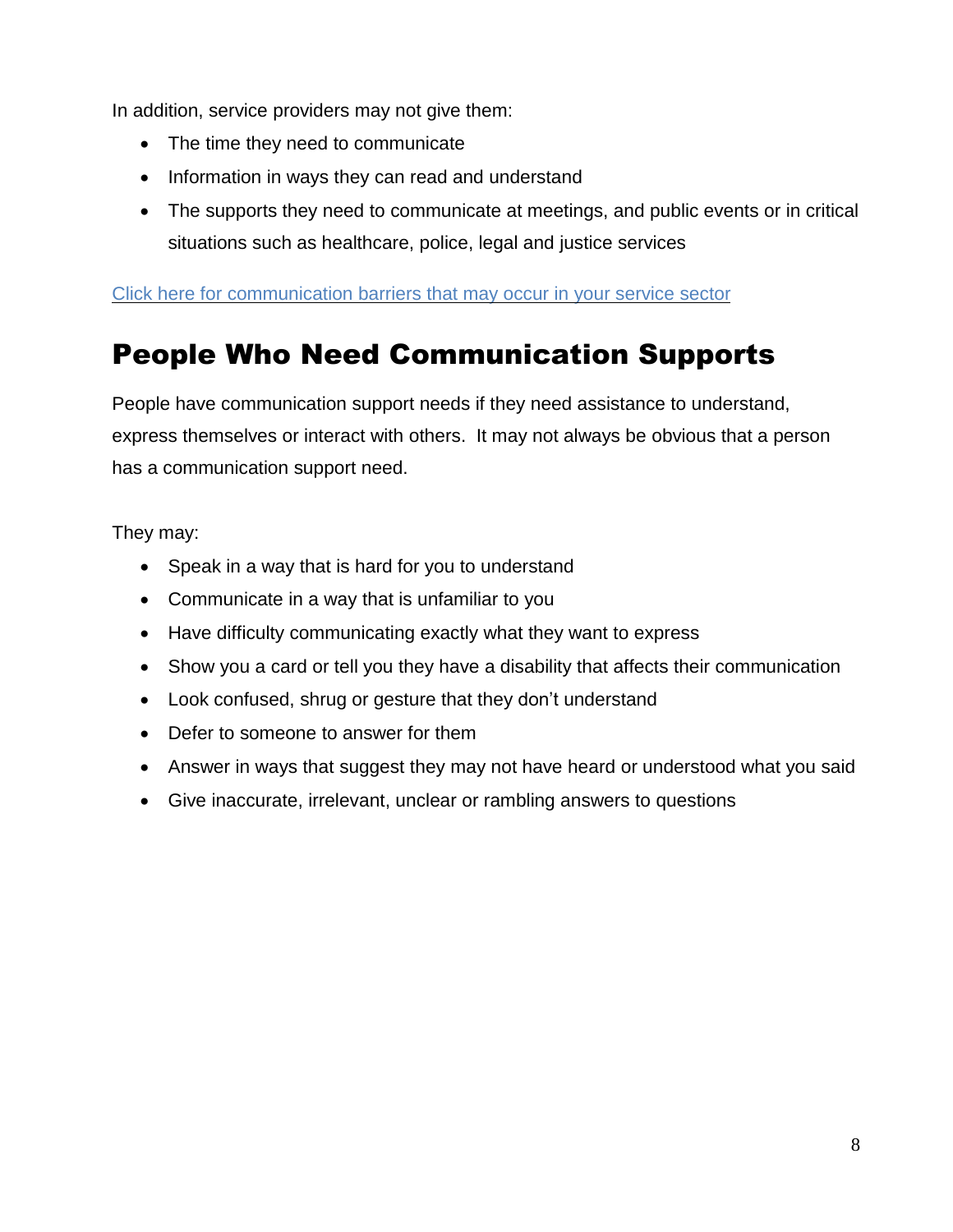# <span id="page-8-0"></span>Communicating in Face-to-Face Situations

When you meet a person who may have a disability that affects their communication:

- Treat the person with respect by saying "hello". Make eye-contact.
- Talk directly to the person, not just the individual who might be with them.
- Speak naturally and clearly, using your normal tone, volume and rate.
- Ask what you can do to make communication go smoothly. People who communicate in different ways are the experts on how they communicate and what they want you to do.
- Do not underestimate the person's abilities.
- Be patient. Do not rush the conversation.
- Wait for the person to finish their message. Do not guess unless the person gives you permission to do so.
- If it isn't obvious how the person communicates, ask them to show you how they communicate "Yes" and "No". Use "Yes" and "No" questions to find out how the person wants to communicate with you.
- Always politely tell the person if you do not understand their message.

### <span id="page-8-1"></span>**If the person uses a letter or picture board**

- If it is not obvious, say, "Please show me how you communicate." The person will either demonstrate or show you their communication instructions. These instructions are usually on the person's communication board or on the person's wheelchair tray if they use one.
- If the person uses their hand to point to items on a board, say the letter, word or picture out loud that they select.
- If the person uses a way other than pointing, such as an eye gaze to select items on his/her communication board, they probably have someone with them to assist you communicating with them.
- It often helps to write down the items that the person selects so that you can keep track of the message.
- If the items that the person selects do not make immediate sense, try putting the words together into a sentence.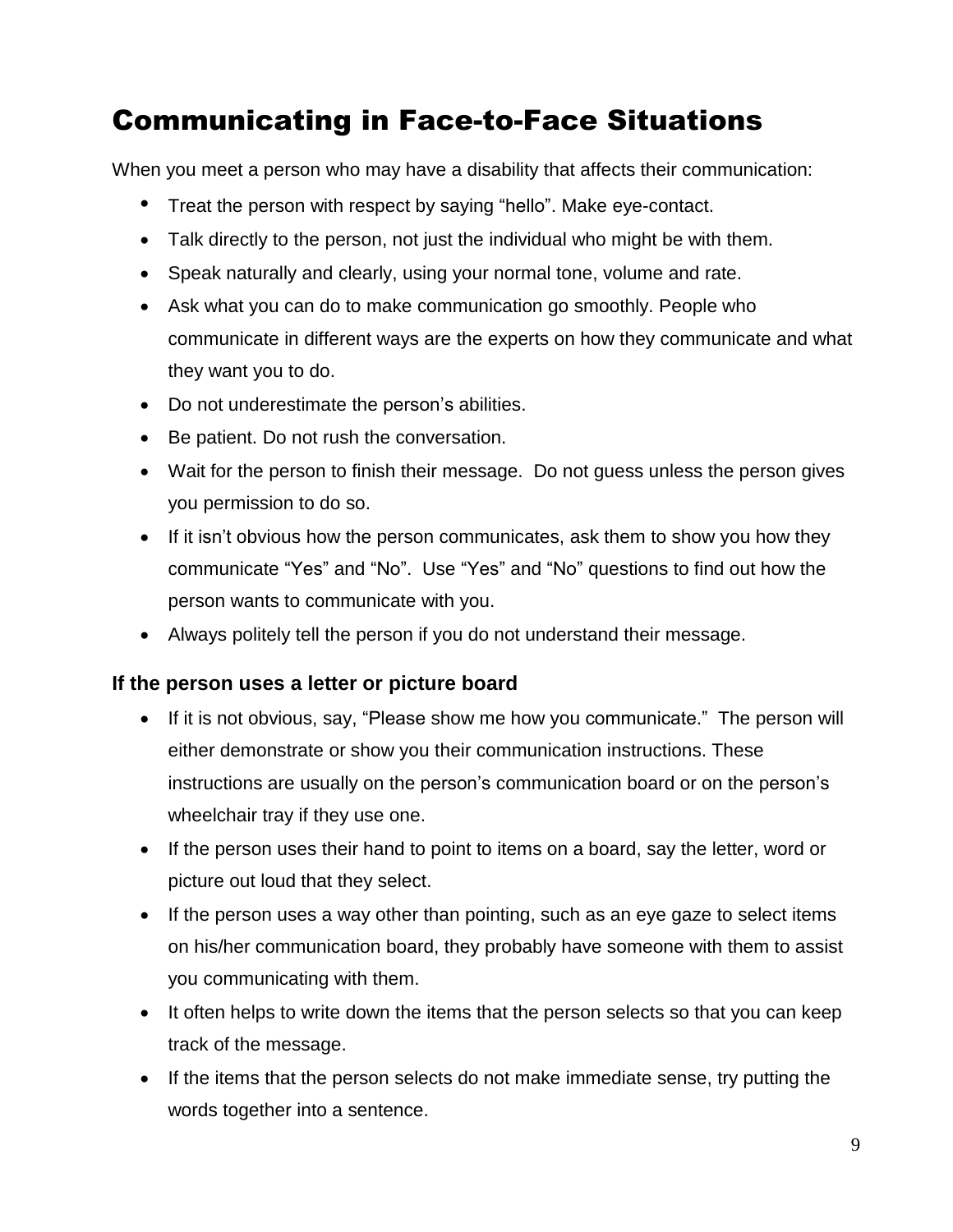### <span id="page-9-0"></span>**If the person uses a communication device**

- Stand or sit in front of the person. Do not look over their shoulder or ask how they use the device.
- Wait for the person to construct their message.
- If you don't understand the speech, tell the person and they will either repeat it or indicate that you can read the screen.

### <span id="page-9-1"></span>**If the person's speech is difficult to understand**

- Watch the person as they speak.
- Move to a quiet area with no distractions.
- Take the time to get used to the person's speech. It gets easier the more you listen and the person may need to repeat what they are saying a few times before you understand.
- Tell the person if you don't understand what they are saying. The person will either say it another way, show you what they are talking about, spell it out verbally, write it down, use a communication device or point to letters, words or pictures on their communication board.

### <span id="page-9-2"></span>**If the person has difficulty understanding what you are saying**

Some people, not everyone, may have difficulty understanding what you are saying. People may want you to:

- Use clear, everyday language
- Avoid using unnecessary words, jargon, technical terms and long, ambiguous sentences.
- Pause between your sentences. Allow time for the person to understand or to speak, nod, signal "yes" or use their communication board or device.
- If there is a communication assistant present, this person may rephrase what you are saying or use other strategies to support the individual in understanding what you are saying.
- Show the person what you are talking about by:
	- o Using gestures
	- o Pointing at objects, people or pictures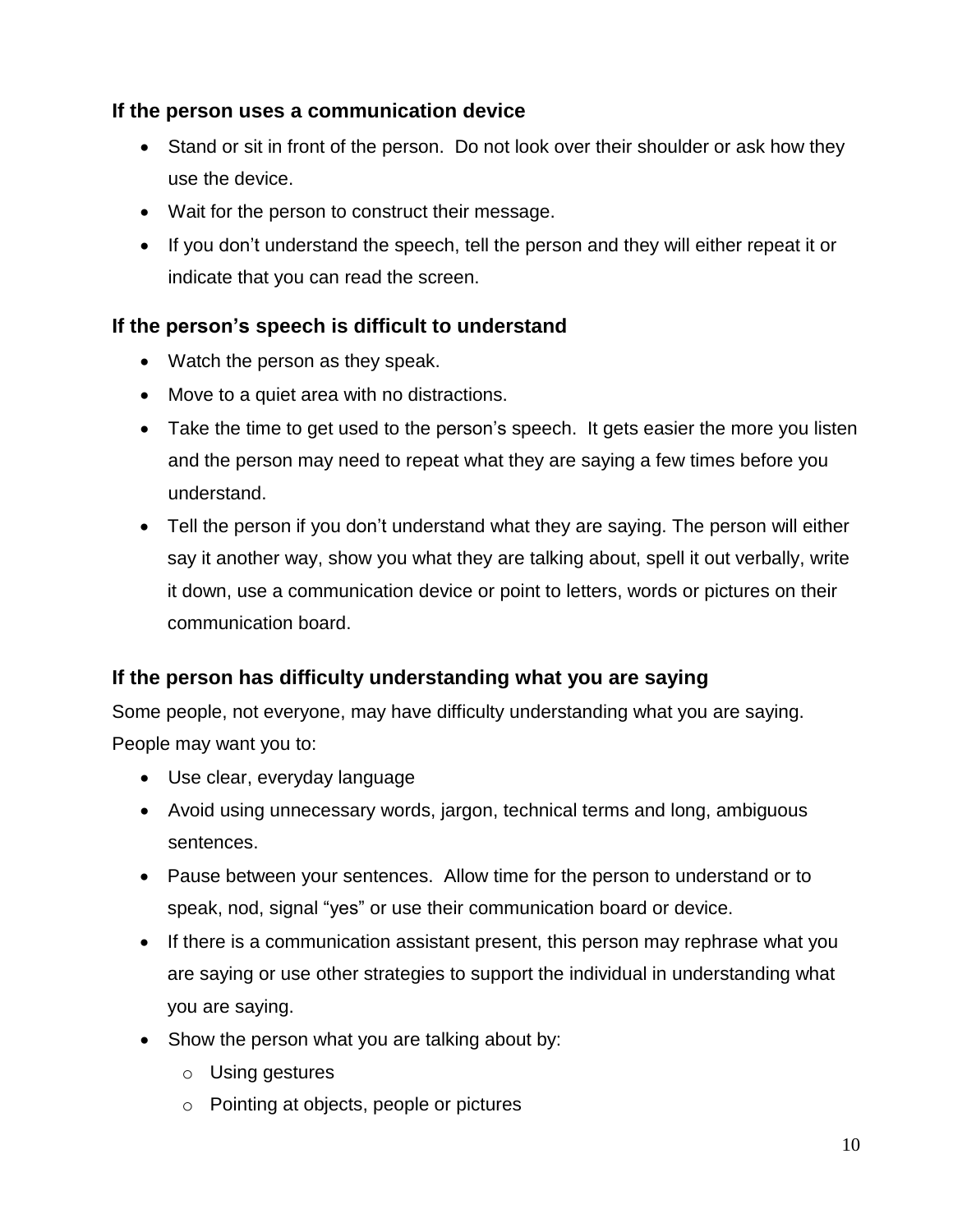- o Writing the key words that you are saying
- o Drawing a picture or diagram

### <span id="page-10-0"></span>**If the person has a hearing loss**

- Make sure the person is looking at you before you start talking and that they can see your mouth.
- Speak normally, do not yell or shout.
- Do not speak too quickly.
- Make sure you well lit avoid backlighting so the person can see you when speaking.
- Reduce background noise.
- Explore other ways of communicating such as writing, typing or showing examples of what you are talking about.
- Check that the person understands what you are saying.

### [Click here for more information from The Canadian Hearing Society \(CHS\)](https://www.chs.ca/)

### <span id="page-10-1"></span>**If the person uses a communication assistant**

A communication assistant is an individual who interprets a person's speech if it is unclear or assists a person who uses a communication display or device.

It is important to:

- Ensure that the person who accompanies an individual is authorized to assist them with communication. Once you have confirmed the role, accept the person's messages as conveyed to you by the assistant.
- Speak directly to the individual, not to the assistant.
- Observe the person directing the assistant so that you know they are communicating and approving their messages. If you are unsure about a message, ask the person "Is that what you wanted to communicate?"
- The communication assistant may also help the person understand what is being said to them.

[Click here for videos and more information](http://www.communication-access.org/make-your-service-accessible/make-your-services-accessible/communicating/)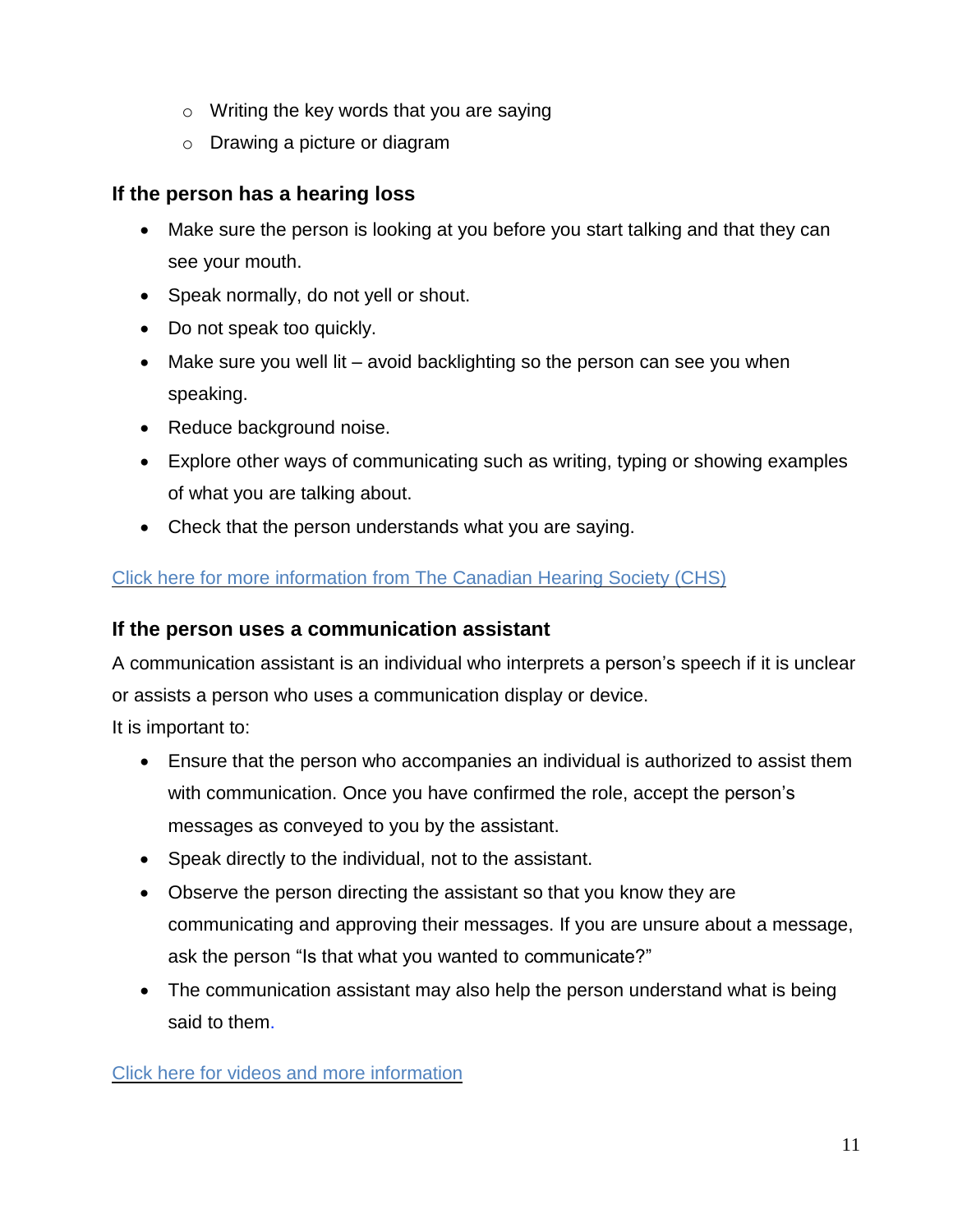# <span id="page-11-0"></span>Communication Tools

Most people use their own picture, symbol or letter boards and devices to communicate. They typically get these from specialized augmentative and alternative clinics, where clinicians can assist them in selecting and customizing communication systems that meet their needs. People who have communication support needs, do not expect a business, or organization to provide them with a communication device.

However, it is useful to have some basic, non-technical communication tools available such as a black marker, pencil and a note pad. If needed, a person can point to it to tell you to write down what you are saying or that they might want to use it if you don't understand their speech.

## <span id="page-11-1"></span>Communication Assistance

Some people may require communication assistance when interacting in a group situation, at a meeting, conference, forum or committee or when communicating with a person who does not know how they communicate or in an important situation or when communicating about a complex matter.

A communication assistant can be a family or support staff who is authorized by the person who has a communication disability to support them communicating. However, there may be times, when a person may not have the assistance they need. In these situations, the organization may be required to find and hire an assistant in order to ensure that the person can effectively communicate when using a service.

CDAC provides online training for people who provide communication assistance and has a database of people who are available on an ad hoc basis to provide communication assistance.

Click here for more information and [to access the CDAC communication assistance](http://www.cdacanada.com/communication-assistance-database/)  [database.](http://www.cdacanada.com/communication-assistance-database/)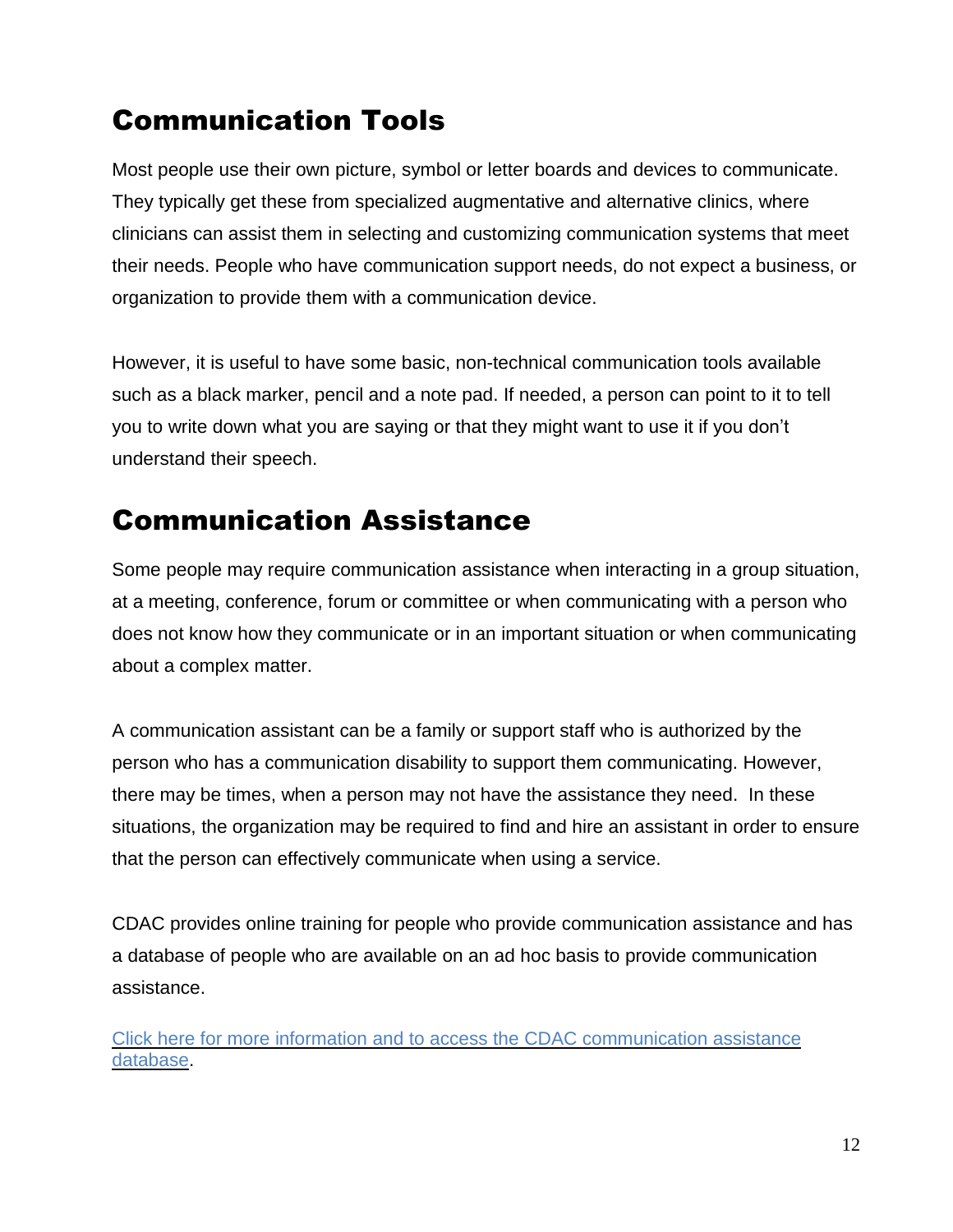# <span id="page-12-0"></span>Appointments

People, who have communication support needs, usually require more time for an appointment because it takes longer for them to communicate. You may want to schedule an extra 15-20 minutes or arrange an appointment at the end of the day so that you can go over the allotted time. When appropriate, it may also be helpful to send the person a list of questions that will be asked during the appointment so that they can prepare their answers ahead of time by writing them out, or programming them into a communication device. If the person needs to follow-up with you after a meeting, discuss whether they will do this via phone, text or email communication.

## <span id="page-12-1"></span>Telephone Services

Find out how the person wants to communicate with you on the telephone. They might want to use their speech, a device or a communication assistant. Depending on the nature of your services, you may need policies and procedures in place to ensure that the individual with a communication disability has authorized the assistant and that you are speaking to that person over the phone. Alternatively, the person might want to use email, social media, video call, or other text based communications instead of the telephone. Some people may want to use message relay services. People who are Deaf or hard of hearing may want to use a TTY.

### [Click here for more information](http://www.communication-access.org/make-your-service-accessible/make-your-services-accessible/telephone-communication/)

## <span id="page-12-2"></span>Reading and Written Information

Whether it is a brochure, an announcement, a note, flyer, booklet, document or a web page, it is important that your information can be read and understood by your intended readers. It is a good idea to use the principles of plain language when producing all your written information, because everyone benefits from understanding your information. Plain language is a style of writing that uses everyday language at approximately a Grade 5 reading level. It uses short, simple words, and sentences that are no longer than 15 words. It avoids unnecessary information, jargon, and terminology and organizes main points of information into short paragraphs, lists and bullets. In addition, plain language has guidelines for the type of font to use as well as size of font, use of color, contrast and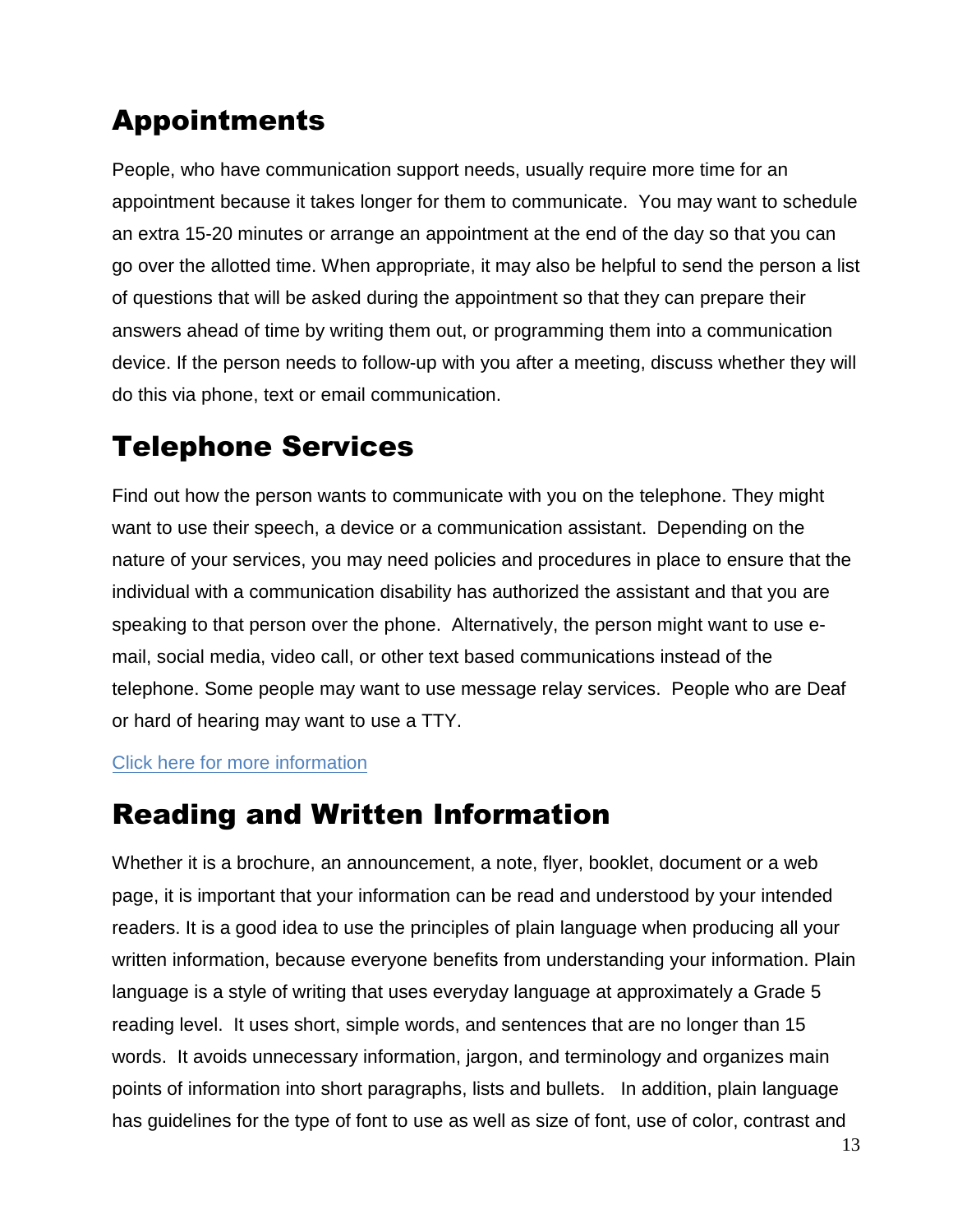images. There are a number of online resources that provide guidelines for writing plain language documents. In addition, some organizations offer plain language services and will review and make suggestions to make your information easier for people to read.

Some people may require reading materials in alternate formats such as large print, electronic copy, or Braille. Other people may want human assistance to support them to read and understand a written document.

[Click here for more information about making reading materials accessible](http://www.communication-access.org/make-your-service-accessible/make-your-services-accessible/print-text-and-e-communications/)

# <span id="page-13-0"></span>**Websites**

In addition to using Plain Language guidelines to make content and layout of a webpage easy to read and understand, all websites, PDF documents, and social media must comply with the latest version of the Web Content Accessibility Guidelines.

[Click here for Web Content Accessibility Guidelines](https://www.w3.org/WAI/WCAG21/quickref)

# <span id="page-13-1"></span>Forms, Note-taking and Signatures

Not being able to physically hold a pen does not mean that a person cannot approve or sign a document. People who cannot write and who understand the meaning of a document may use an alternative mode for signing. Alternatives range from an X, a stamp, a thumb-print, or assistance from an approved person. Depending on the situation, you may want to negotiate a formal arrangement for signatures with the individual.

Make your forms easy to read and understand by following plain language guidelines. Some people will want to complete them on their home computer, especially if they use switches or other alternate access methods. Your forms must comply with Web Content Accessibility Guidelines and provide the option to save the document without losing everything, as some people who require communication supports may need to take frequent breaks. Accessible forms should also allow a person to access a spell checker, dictionary and predictive text.

Alternatively, some people will want human assistance to complete a form and take notes.

[Click here for more information for accessible writing](http://www.communication-access.org/make-your-service-accessible/make-your-services-accessible/forms-note-taking-and-signatures/)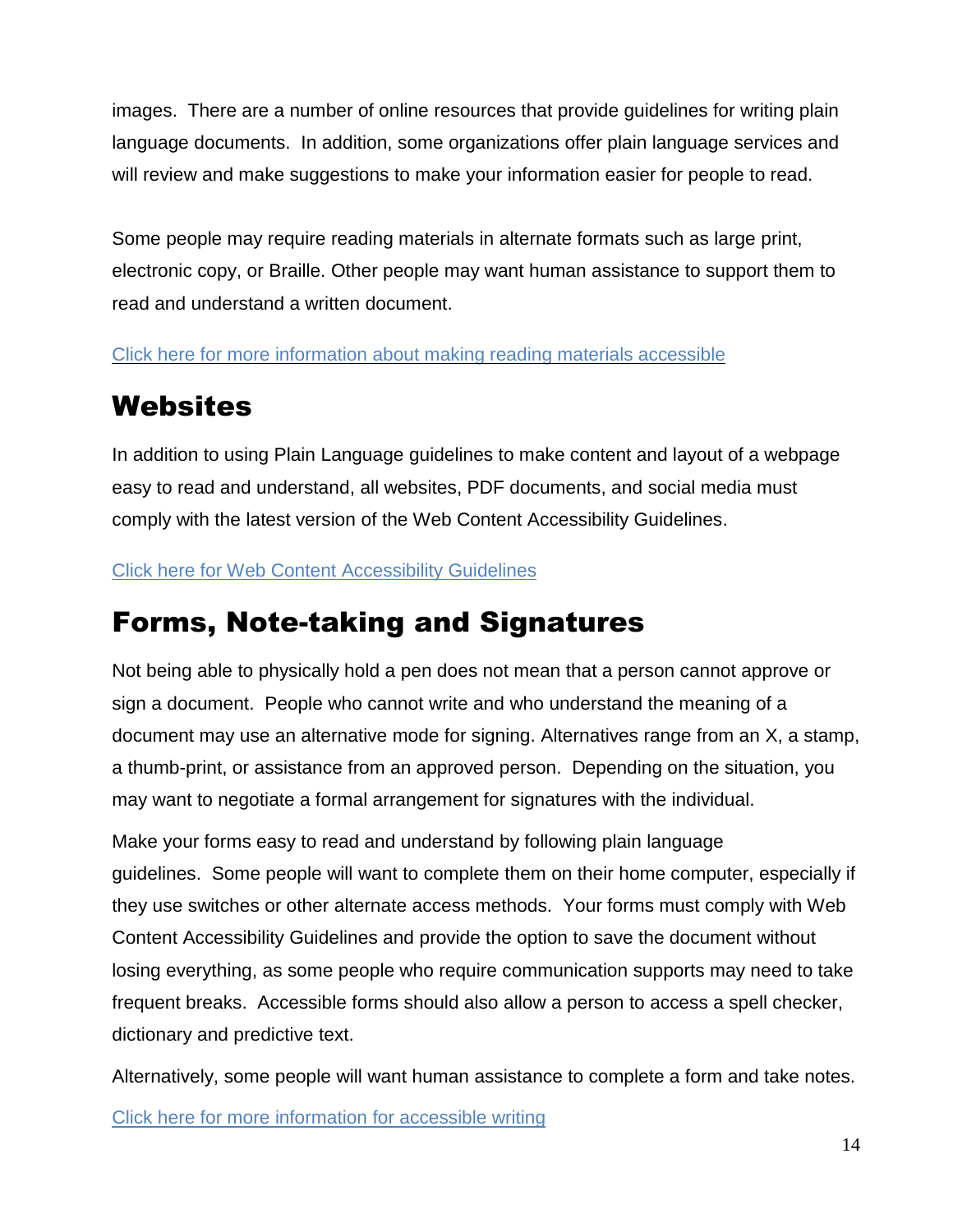# <span id="page-14-0"></span>Meetings, Public Events and Workshops

If you organize meetings and events, it is important to offer communication assistance as part of your accessibility options, which may also include sign language interpreting and attendant services. If needed, a person can request a communication assistant. You can find people who may be able to assist by going to the [communication](http://www.cdacanada.com/communication-assistance-database/) assistance [database.](http://www.cdacanada.com/communication-assistance-database/) It is also helpful to give people the agenda ahead of time as they might want to prepare a written message or program what they want to say in their communication device. If you are chairing or moderating an event, make sure you give people the time they need to communicate their messages.

Click here for more [information](http://www.communication-access.org/make-your-service-accessible/make-your-services-accessible/forms-note-taking-and-signatures/) about accessible meetings

# <span id="page-14-1"></span>**Privacy**

Be mindful of the individual's right to privacy. While an individual may use a support person to assist in daily activities, they may not want to share aspects of their personal life with that person or anyone else. It is the person's responsibility to negotiate privacy agreements with their communication assistant. However, in some situations your organization may require a communication assistant to sign an agreement to protect everyone's privacy (e.g. group counseling).

# <span id="page-14-2"></span>Environment

Use signs that are easily recognized by people and put them in areas that are well lit and can be seen by people who use wheelchairs and other mobility devices. Make sure your workspace is well lit because people who use communication boards and devices need appropriate lighting to see and use their communication systems. It is a good idea to have a quiet area, with no distractions, that you can use so that you can concentrate on communication.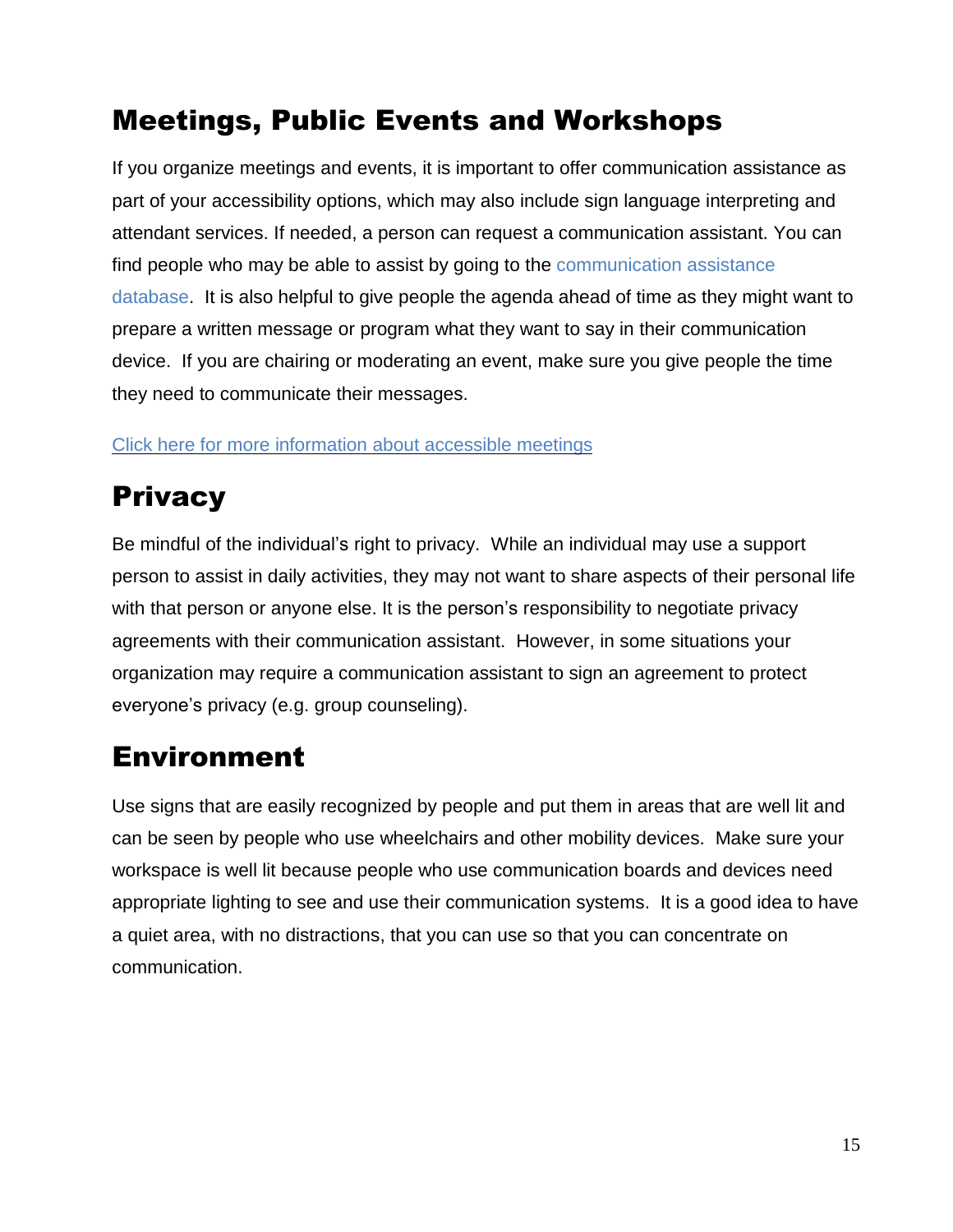# <span id="page-15-0"></span>Healthcare Settings

In a healthcare situation, patients who have conditions that affect their communication may require assistance to communicate with healthcare providers. If this is a family member or support staff, it is important to ensure that the patient has authorized them to assist with communication. Every effort must be made to safeguard the patient's autonomy in decision-making about their healthcare. Patients who do not have a way to communicate or who do not have a communication assistant should be referred to a Speech-Language Pathologist. Hospital, healthcare settings and emergency services should have a range of communication boards that people can use. A Speech-Language Pathologist can provide training to staff on how to use these tools and ensure patients have effective ways to communicate.

Click here for more information on [communication](http://www.patientprovidercommunication.org/communication_tools.htm) tools for healthcare settings

# <span id="page-15-1"></span>Emergency Situations

The ability to communicate is crucial in the event of emergencies, such as a hurricane, flood, fire, trauma, or loss of electricity. Emergency personnel need to be able to interact with the individuals whom they are rescuing; medical personnel need to get accurate information from those who have been injured; displaced persons need to contact loved ones.

Click here for [communication](http://www.patientprovidercommunication.org/article_32.htm) tools in emergency and disaster situations

# <span id="page-15-2"></span>Police, Legal and Justice Situations

In police, legal or justice services a Communication Intermediary may be required to support victims, witnesses and accused to make disclosures to police, give testimony in court, and express opinions at legal meetings. Communication Intermediaries are Speech-Language Pathologists with additional training from CDAC to work in these situations. You can find a communication intermediary on the CDAC [database.](http://www.cdacanada.com/communication-assistance-database/)

Click here for [information](http://www.access-to-justice.org/) about access to police, legal and justice situations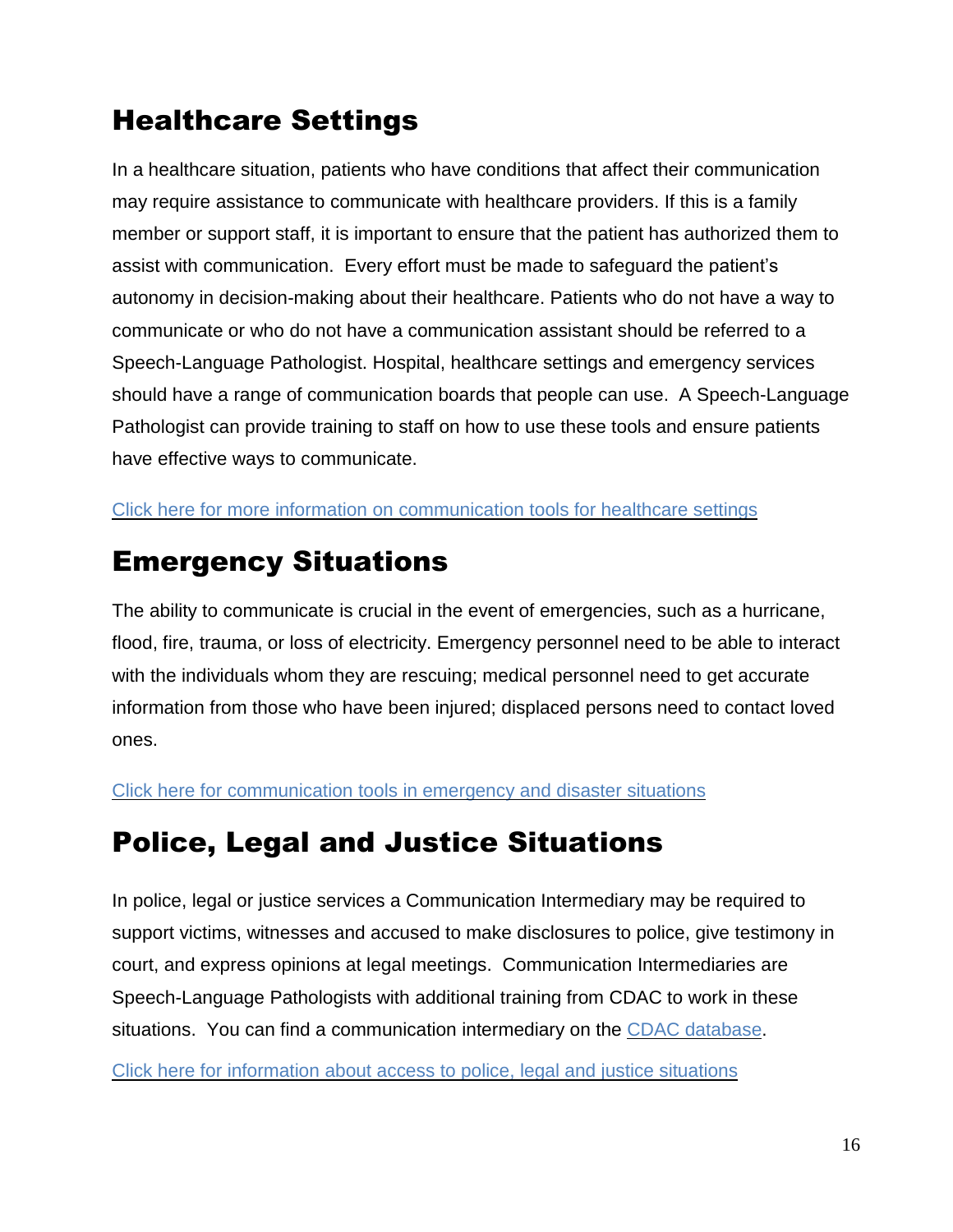# <span id="page-16-0"></span>Communication Access Symbol

The image here shows two heads facing each other in profile, with ears and eyes. One head has an open mouth as if speaking. There is a two-way arrow going between the heads illustrating a two-way interaction. The image is white on a blue background.



Just as the wheelchair symbol indicates accessibility for people with mobility disabilities, the communication access symbol shows that an organization is prepared to make every effort to make its services accessible for people with disabilities that affect communication. It shows that communication:

- Involves two or more people
- Is about interaction
- Is about giving, as well as receiving information
- Is about listening and watching

Display the communication access symbol with the caption "Let us know if you have any communication needs when using our service". If possible, have a low desk section for people who use wheelchairs and signage and it should be at a height that is easily read from the height of a wheelchair.

Click here to download the [communication](http://www.communication-access.org/resources/symbol/) access symbol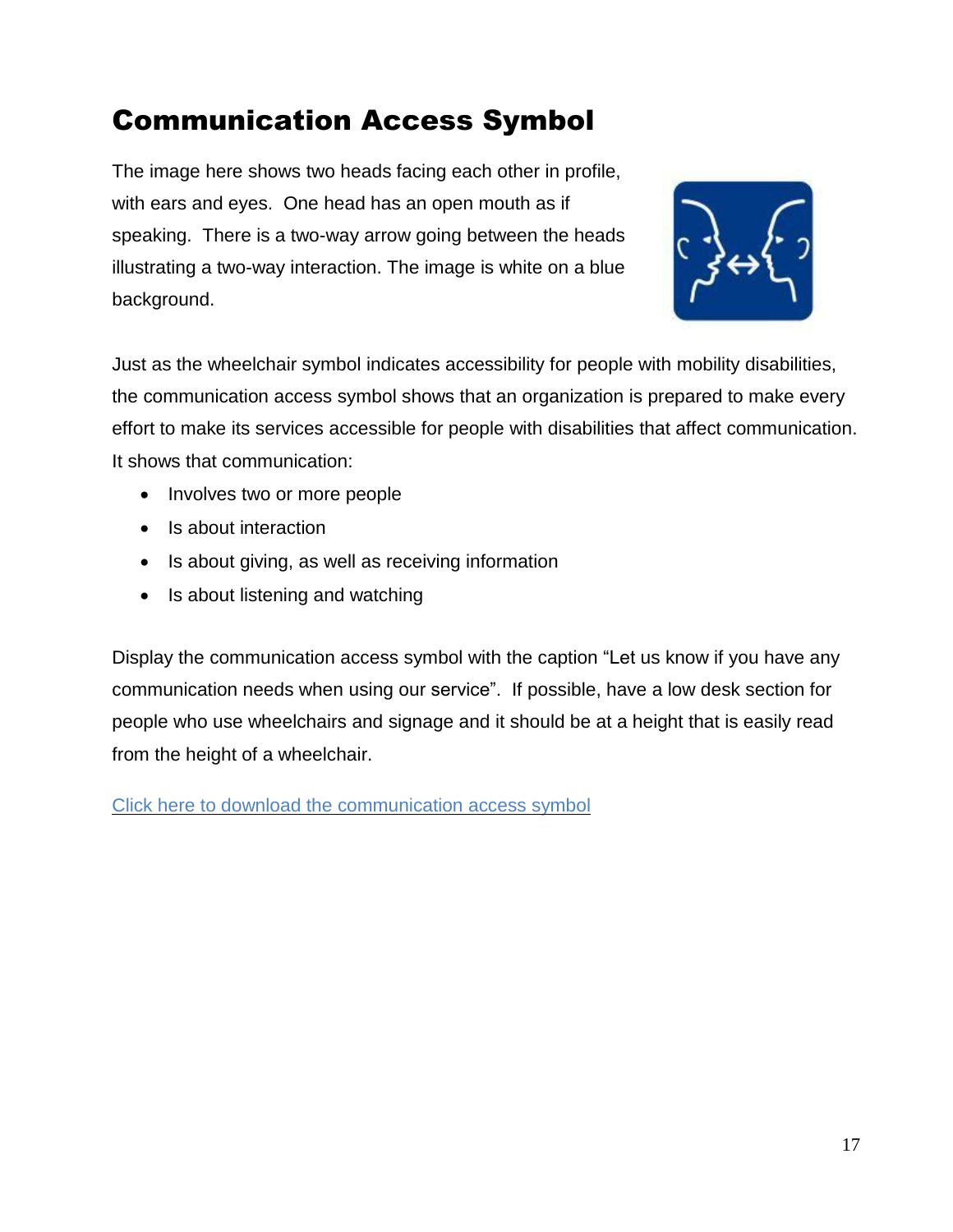# <span id="page-17-0"></span>Accessible Communication Checklist

When you meet a person who has a disability that affects their communication, do you:

- Talk respectfully in a normal, tone and volume
- Take time to communicate
- Talk directly to the person, not about them or to the person with them

#### **When communicating, do you:**

- Ask the person how they communicate (if it is not obvious)
- Watch and respond to their body language, gestures, pointing to objects, items on a communication display
- Avoid overusing yes and no questions
- Give the person the time they need to communicate
- Ask permission to guess if you think you know what they are communicating
- Tell the person if you do not understand their message and give the person opportunities to repeat or use other ways to communicate their message to you
- Use everyday language if the person has difficulty understanding

#### **When providing telephone services, do you:**

- Give extra time to communicate with a person who has unclear speech or uses a device over the telephone
- Provide alternate options for telephone services such as in-person meetings, text, email, Skype and social media
- Have procedures in place for a person to use an authorized communication assistant over the telephone

#### **When hosting appointments, meetings and public forums, do you:**

- Provide the agenda ahead of time
- Offer communication assistance as part of your accessibility options (e.g. sign language, communication assistance, attendant services)
- Help find and pay for a communication assistant, if the person does not have someone to assist.
- Offer extra time for an appointment or meeting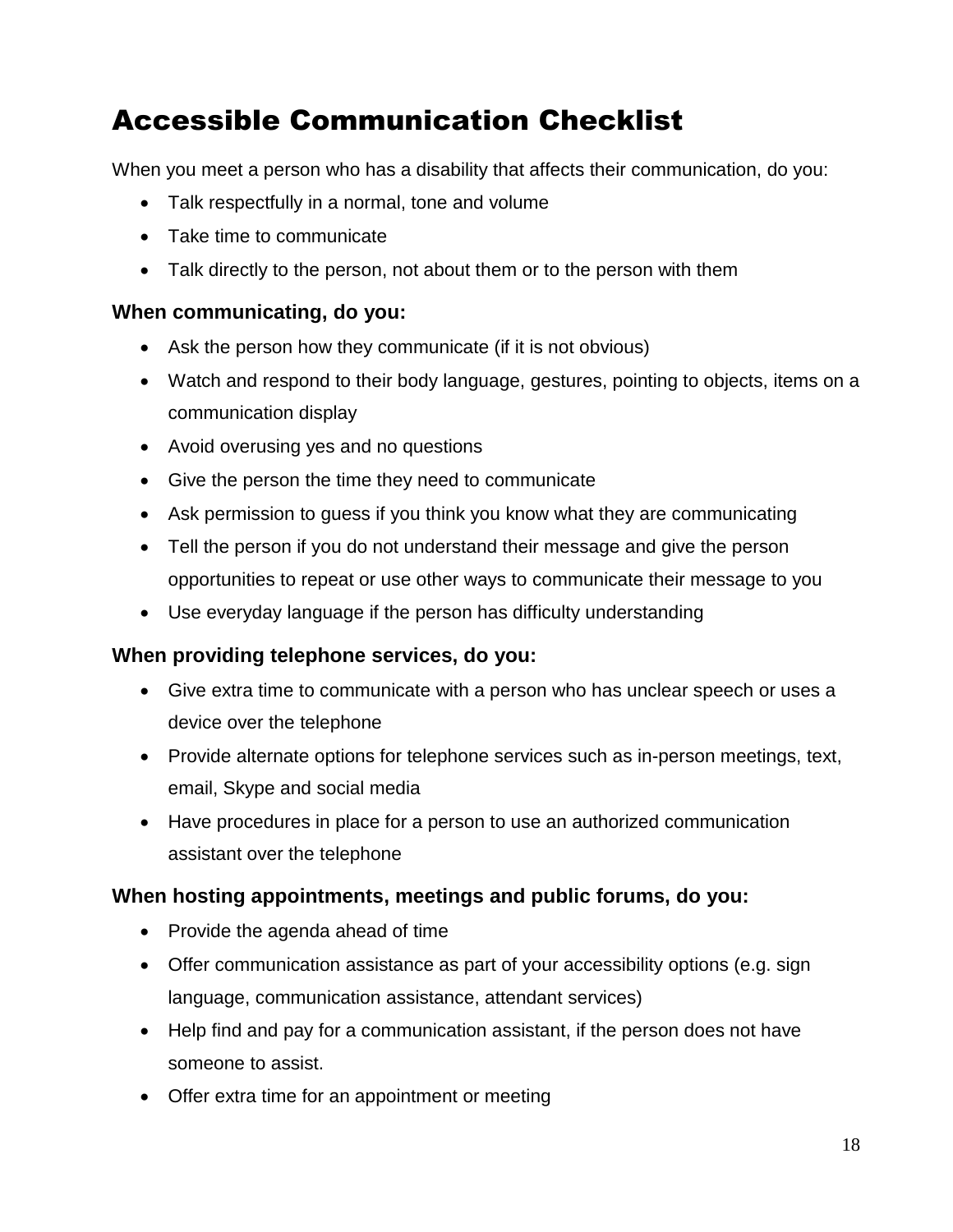### **When providing written information, and if requested, do you:**

- Offer to read and explain documents
- Take notes, write down instructions or appointments
- Assist with filling in forms and / or provide an electronic version of the form
- Give written information in plain language that is easy to read and understand
- Offer alternate formats, such as large print or electronic copies
- Provide an accessible website that complies with the latest version of the Web Content Accessibility Guidelines
- Accept alternate signatures or authorized signers

#### **Does your space have:**

- A quiet, well-lit space to communicate
- Low service desks and counters for people in wheelchairs
- Signs that are easy to understand and positioned where people can see them

#### **Does your organization have:**

A Go-to person who has taken extra training in communication accessibility

- A person who has a disability that affects communication on your accessibility advisory committee
- A process to train all existing and new staff
- An accessible complaint process
- An accessible process to respond and resolve complaints
- An internal or external organization or person who can advise on how to resolve communication access complaints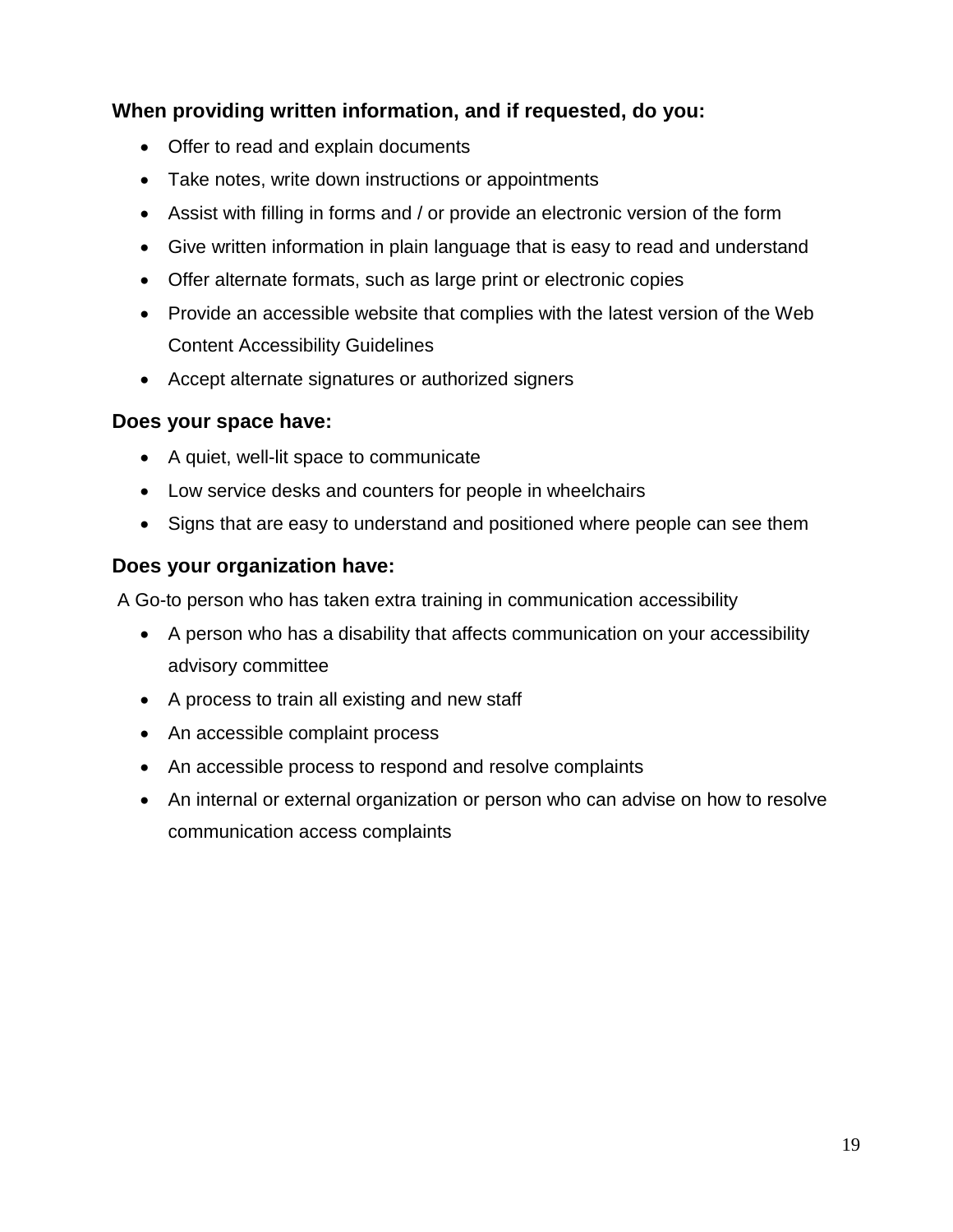## <span id="page-19-0"></span>Resources

### **CDAC online courses**

[http://courses.cdacanada.com](http://courses.cdacanada.com/)

### **Communication Access Resources and Symbol**

<http://www.communication-access.org/> <http://www.communication-access.org/resources/symbol/>

### **Communication Assistance Database**

Database.cdacanada.com

### **Plain Language Guidelines**

<https://www.scopeaust.org.au/service/accessible-information/>

### **Access to Healthcare**

[http://www.patientprovidercommunication.org](http://www.patientprovidercommunication.org/)  <http://www.cdacanada.com/projects/access-to-healthcare/>

### **Access to Police, Legal and Justice Services**

<http://www.access-to-justice.org/>

### **Web Content Accessibility Guidelines**

<https://www.w3.org/WAI/WCAG21/quickref>

### **Accessible Forms**

<https://doccenter.freedomscientific.com/doccenter/archives/training/accessible-forms-in-word.htm>

### **Accessible PDF Forms using Adobe Acrobat Pro**

<https://www.washington.edu/accessibility/documents/pdf-forms/>